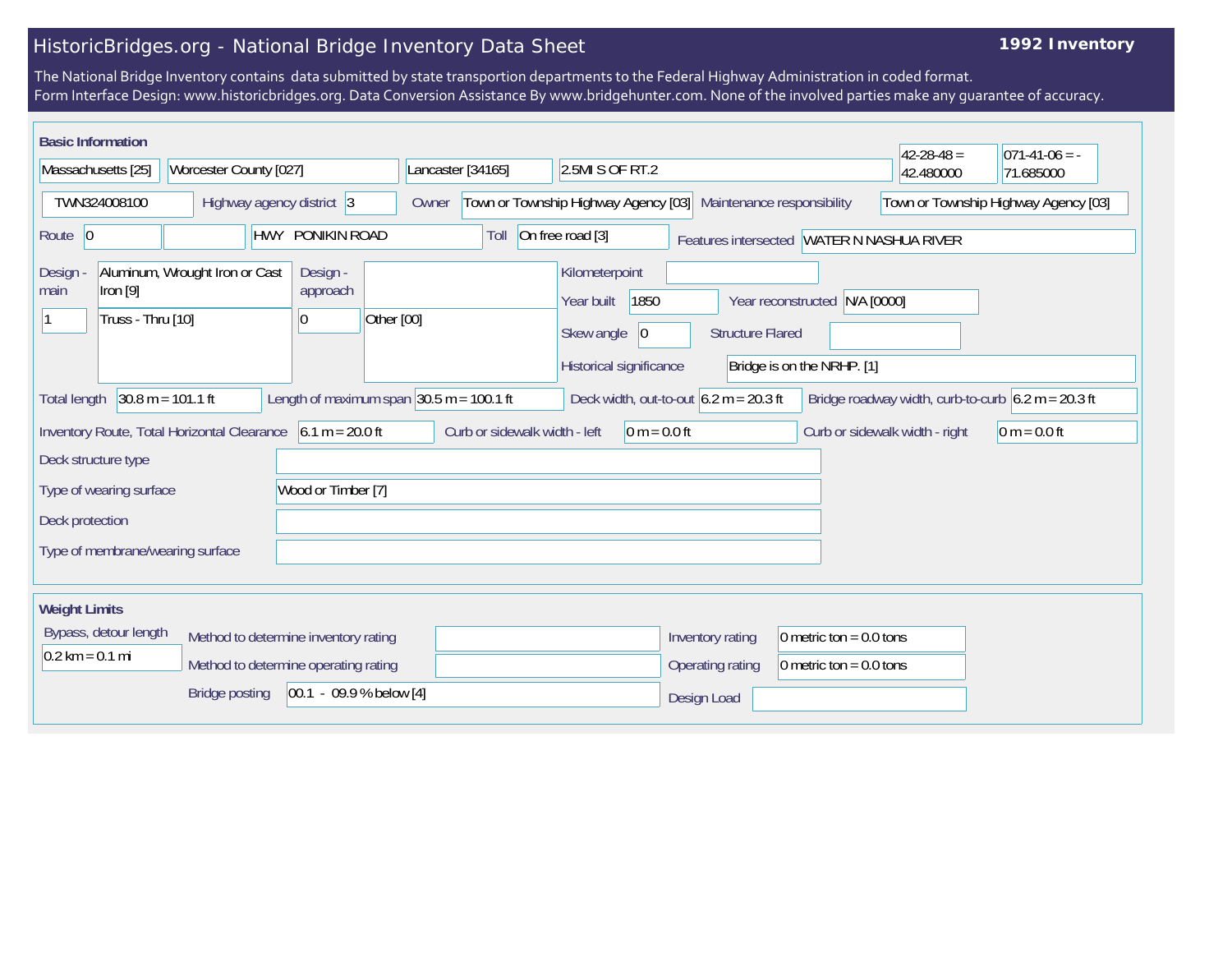| <b>Functional Details</b>                                                                                |                                                                                         |  |  |  |  |  |  |  |
|----------------------------------------------------------------------------------------------------------|-----------------------------------------------------------------------------------------|--|--|--|--|--|--|--|
| Average daily truck traffi 6<br>Average Daily Traffic<br>$ 40\rangle$                                    | 2010<br>Year 1989<br>Future average daily traffic<br>64<br>%<br>Year                    |  |  |  |  |  |  |  |
| Road classification<br>Local (Rural) [09]                                                                | Lanes on structure 2<br>Approach roadway width<br>$4.6 m = 15.1 ft$                     |  |  |  |  |  |  |  |
| Type of service on bridge Highway [1]                                                                    | Bridge median<br>Direction of traffic                                                   |  |  |  |  |  |  |  |
| No parallel structure exists. [N]<br>Parallel structure designation                                      |                                                                                         |  |  |  |  |  |  |  |
| Waterway [5]<br>Type of service under bridge                                                             | 0 <br>Navigation control<br>Lanes under structure                                       |  |  |  |  |  |  |  |
| Navigation vertical clearanc<br>$0 = N/A$                                                                | Navigation horizontal clearance $ 0 = N/A$                                              |  |  |  |  |  |  |  |
| Minimum navigation vertical clearance, vertical lift bridge $ 0 m = 0.0 ft$                              | Minimum vertical clearance over bridge roadway<br>$4.26$ m = 14.0 ft                    |  |  |  |  |  |  |  |
|                                                                                                          | Minimum lateral underclearance reference feature Feature not a highway or railroad [N]  |  |  |  |  |  |  |  |
| Minimum lateral underclearance on left $0 = N/A$<br>Minimum lateral underclearance on right $ 0 = N/A$   |                                                                                         |  |  |  |  |  |  |  |
| Minimum Vertical Underclearance $ 0 = N/A $                                                              | Minimum vertical underclearance reference feature Feature not a highway or railroad [N] |  |  |  |  |  |  |  |
| Appraisal ratings - underclearances N/A [N]                                                              |                                                                                         |  |  |  |  |  |  |  |
|                                                                                                          |                                                                                         |  |  |  |  |  |  |  |
| <b>Repair and Replacement Plans</b>                                                                      |                                                                                         |  |  |  |  |  |  |  |
| Type of work to be performed                                                                             | Work to be done by contract [1]<br>Work done by                                         |  |  |  |  |  |  |  |
| Replacement of bridge or other structure because<br>of substandard load carrying capacity or substantial | Bridge improvement cost<br>510000<br>51000<br>Roadway improvement cost                  |  |  |  |  |  |  |  |
| bridge roadway geometry. [31]                                                                            | $30.8 m = 101.1 ft$<br>Length of structure improvement<br>Total project cost<br>765000  |  |  |  |  |  |  |  |
|                                                                                                          | Year of improvement cost estimate                                                       |  |  |  |  |  |  |  |
|                                                                                                          | Border bridge - state<br>Border bridge - percent responsibility of other state          |  |  |  |  |  |  |  |
|                                                                                                          | Border bridge - structure number                                                        |  |  |  |  |  |  |  |